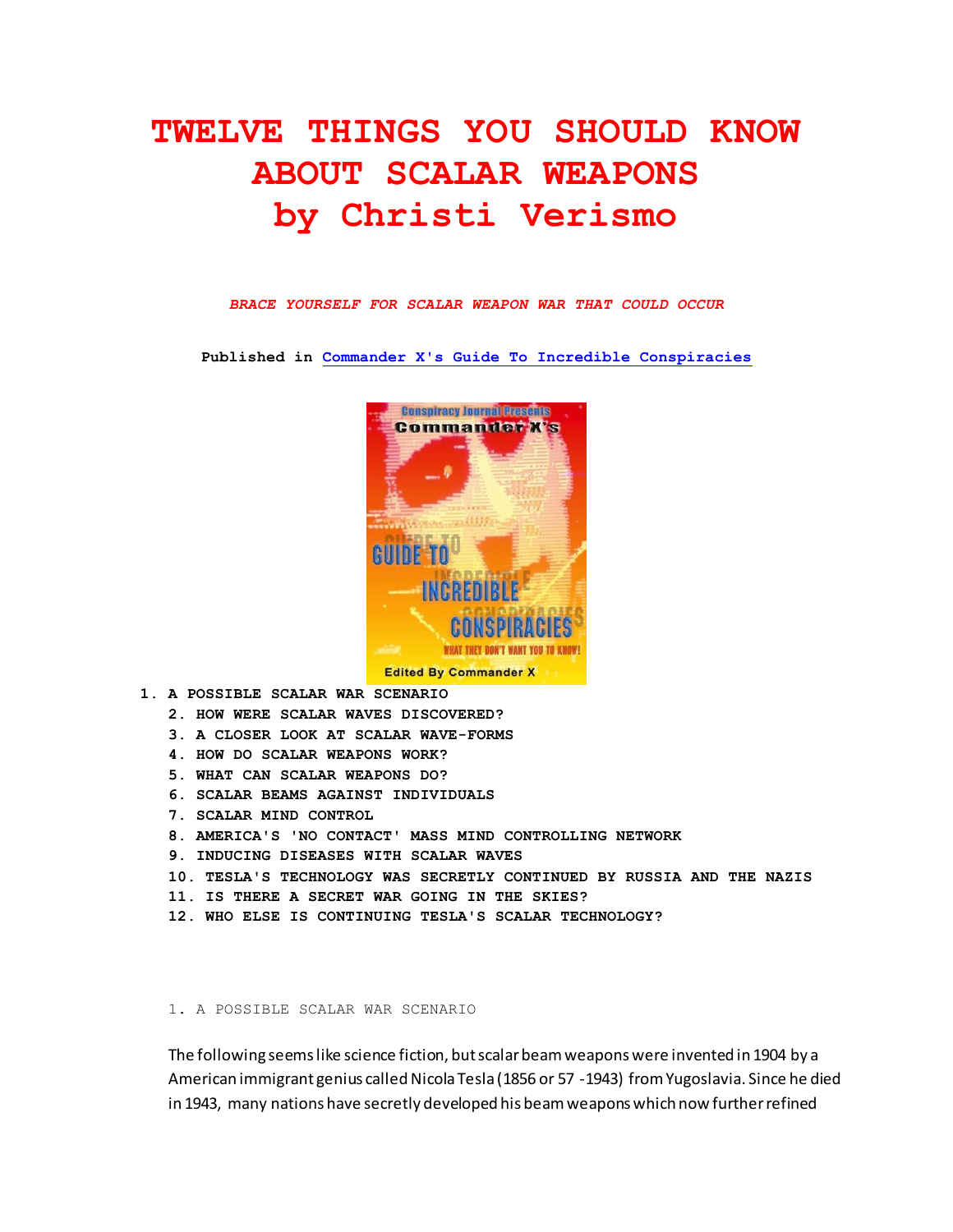are so powerful that just by satellite one can: make a nuclear like destruction; earthquake; hurricane; tidal wave; cause instant freezing - killing every living thing instantly over many miles; cause intense heat like a burning fireball over a wide area; induce hypnotic mind control over a whole population; or even read anyone on the planet's mind by remote; affect anybody's REM dream sleep by sending in subliminal pictures to the visual cortex; cause hallucinagon drug like effects or the symptoms of chemical or biological poisoning; make a disease epidemic by imprinting the disease 'signature' right into the cellular structure; paralyze and or/kill everyone instantaneously in a 50 mile radius and lastly remove something right out of its place in time and space faster than the speed of light, without any detectable warning by crossing 2 or more beams with each other and any target can be aimed at even right through to the opposite side of the earth. If either of the major scalar weapon armed countries e.g. U.S. or Russia were to fire a nuclear missile to attack each other this may possibly not even reach the target, because the missile could be destroyed with scalar technology before it even left its place or origin. The knowledge via radio waves that it was about to be fired could be eavesdropped and the target could be destroyed in the bunker, fired at from space by satellite.

Alternatively invisible moving barriers and globes made of plasma (produced by crossed scalar beams) could destroy any nuclear missile easily while it moves towards the target and failing all these, it could be destroyed by entering the target's territory by passing through a Tesla shield which would explode anything entering its airspace. To begin with, defense using scalar technology could intercept it before it even landed. Secret eavesdropping of radio communications tapping into ordinary military radio contact using undetectable 'scalar wave carriers' hacking in may have heard military personnel say it was about to be fired. The missile may be destroyed from above the site, using satellites equipped with scalar or particle beam weapons or a cloaked UFO (American or Russian made anti-gravity disk originally made by back engineering crashed alien saucers) or aircraft using scalar or particle beams which could invisibly (and undetectably with standard equipment) cause the target to malfunction and drop down. By using a scalar wave (radar like) 'interference grid', which covers both country's entire military activities in the air, underground or undersea, scalar transmitters send waves over large areas at 90 deg angles to each other. These waves follow the earth-ionospheric wave guide and curve around the planet. It is called an 'interference grid' because all solid moving objects show up as a spot of light moving through marked grid squares on an operator's video screen. Scalar waves are a higher form of radar waves, but they go one step further by passing through anything solid too and are able to detect and be able to be made into a focused beam to target anything through the earth or sea as well.

A scalar beam can be sent from a transmitter to the target, coupled with another sent from another transmitter and as they cross an explosion can be made. This interference grid method could enable scalar beams to explode the missile before launch, as well as en route with knowing the right coordinates. If the target does manage to launch, what are known as Tesla globes or Tesla hemispheric shields can be sent to envelop a missile or aircraft. These are made of luminous plasma which emanates physically from crossed scalar beams and can be created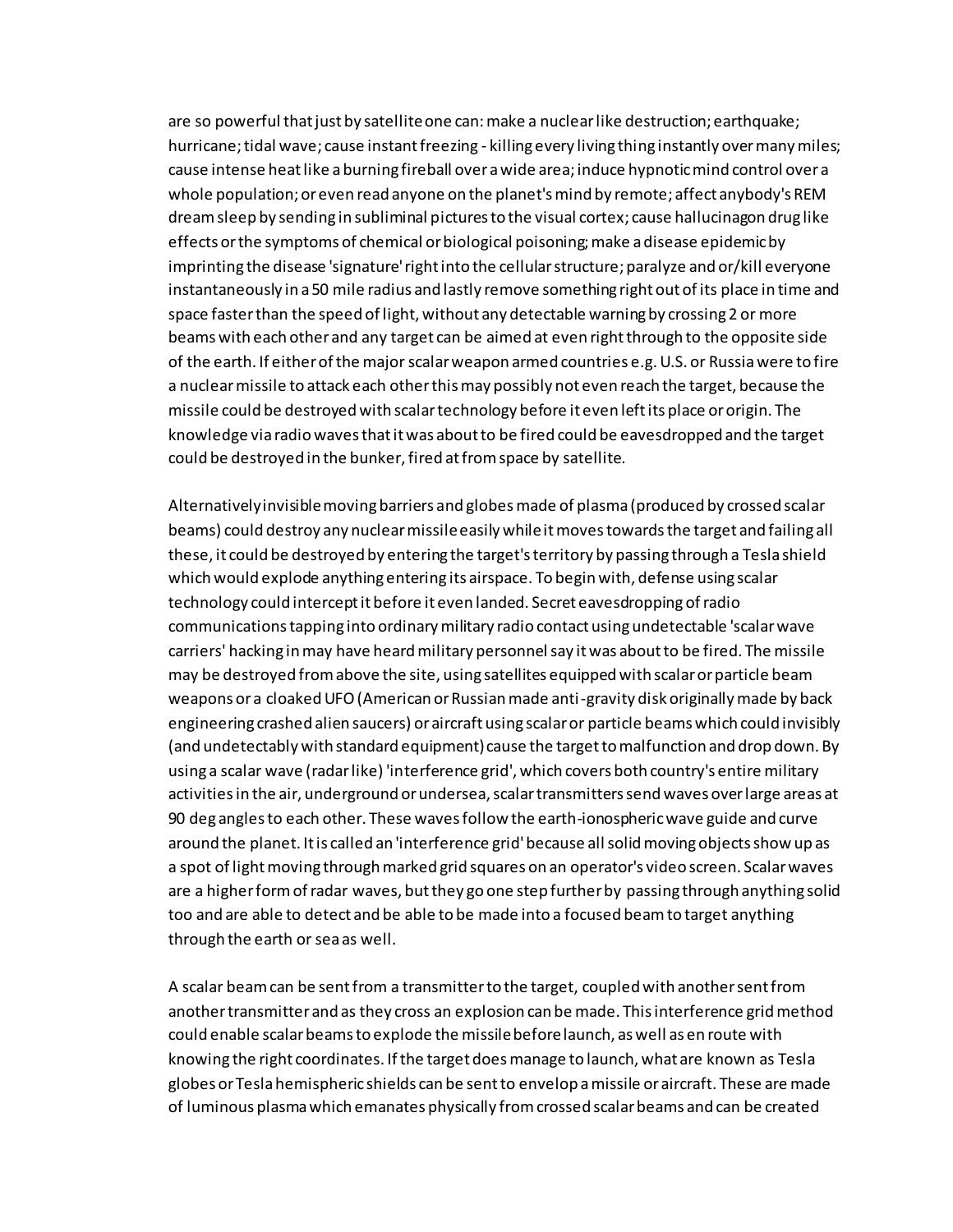any size, even over 100 miles across. Initially detected and tracked as it moves on the scalar interference grid, a continuous EMP (electromagnetic pulse) Tesla plasma globe could kill the electronics of the target. More intensely hot Tesla 'fireball' globes could vaporize the missile. Tesla globes could also activate a missile's nuclear warhead en route by creating a violent low order nuclear explosion. Various parts of the flying debris can be subjected to smaller more intense Tesla globes where the energy density to destroy is more powerful than the larger globe first encountered. This can be done in pulse mode with any remaining debris given maximum continuous heating to vaporize metals and materials. If anything still rains down on Russia or America, either could have already made a Tesla shield over the targeted area to block it from entering the airspace.

#### 2. HOW WERE SCALAR WAVES DISCOVERED?

Scalar wavelengths are finer than gamma rays or X rays and only one hundred millionth of a square centimeter in width. They belong to the subtle gravitational field and are also known as gravitic waves. Uniquely, they flow in multiple directions at right angles off electromagnetic waves, as an untapped energy source called 'potentials'. Potentials are particles which are unorganized in hyperspace - pure etheric energy not manifest in the physical world. In comparison, electromagnetic waves (measured by so many hertz or pulses per second, which we are familiar with e.g. radio waves) exist normally in the physical world, but can only be measured up to levels determined by the sensitivity of the equipment being used as to how many cycles per second they operate.

Scalar waves were originally detected by a Scottish mathematical genius called James Clerk Maxwell (1831-1879) He linked electricity and magnetism and laid the foundation for modern physics, but unfortunately the very fine scalar waves (which he included in his research) were deliberately left out of his work by the 3 men, including Heinrich Hertz, who laid down the laws taught for physics as a discipline at colleges. They dismissed Maxwell's scalar waves or potentials as "mystical" because they were physically unmanifest and only existed in the "ethers" and so were determined to be too ineffectual for further study. These enigmatic (but more powerful than even microwaves when harnessed and concentrated into a beam) scalar waves may have been forgotten except that Nicola Tesla accidentally rediscovered them. He'd originally worked with Thomas Edison who discovered direct current, but Tesla discovered alternating current. The two men disagreed and eventually parted ways and Tesla later experimented using the research of the German Heinrich Hertz, who was proving the existence of electromagnetic waves. Tesla found, while experimenting with violently abrupt direct current electrical charges, that a new form of energy (scalar) came through.

By 1904, Tesla had developed transmitters to harness scalar energy from one transmitter to another, undetectably bypassing time and space. He could just materialize it from one place to another through hyperspace, without the use of wires, it was just sucked right out of the space time/vacuum and into a transmitter and into a beam which could be targeted to another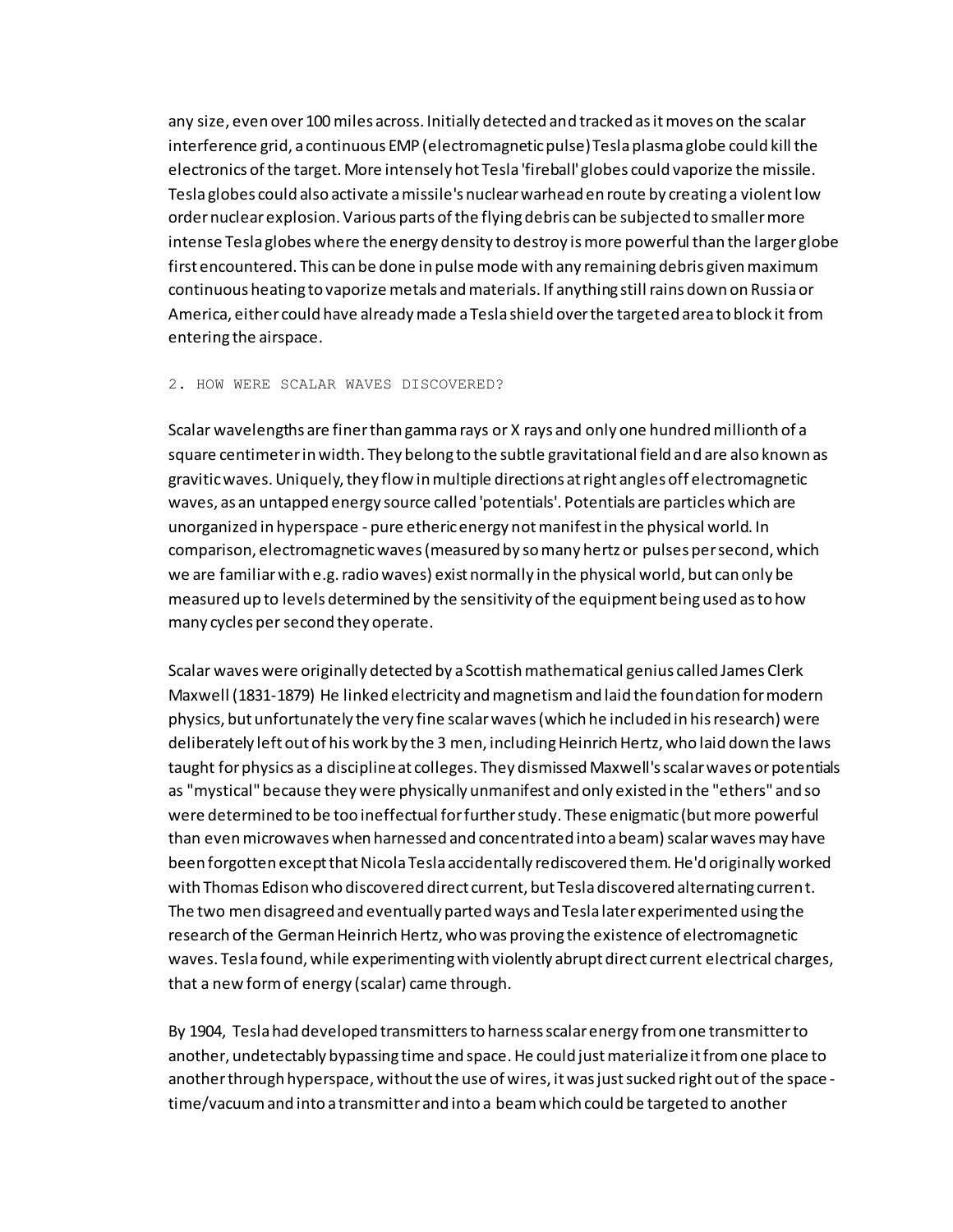transmitter. Unfortunately he got no financial support for replacing electricity, which used wires and therefore earned money, and to this day, this is the reason why scalar energy is still not acknowledged in mainstream physics. Tesla, even though he discovered more for mankind in science than many others, is still not credited in science books for his discovery of scalar waves, a source of "free-energy" obtainable as a limitless source of powerthat costs nothing. Other inventors have sporadically rediscovered "free-energy" but have come to harm or have been silenced by the sum of millions of dollars hush money, a small sum compared to the sale of electricity, oil, gas and a myriad of other energy producers which would then be rendered worthless. Money hungry big business has harshly crushed any opposition to their own riches, generated by multiple obsolete earth polluting fossil fuels.

## 3. A CLOSER LOOK AT SCALAR WAVE-FORMS

These finer scalar wave-forms also have been discovered periodically by other mathematicians, who have been able to calculate new equations especially in harmonics (used in hyperdimensional physics) connecting the wavelengths of matter, gravity and light to each other and how all these lock in and create our expression of time (as it manifests in space) - which has been now discovered to be untapped 'potential' energy flowing in hyperspace. Time flows like a wave-form river in hyperspace in a grid pattern. This consists of interlocking great circles which circle the poles and include a lattice grid of lines that are 30 nautical miles or 55.5 km apart. When scalar beams charge through hyperspace these 'rivers of time' get blocked and redirected temporarily. There is a covert plan underfoot to change the way time is expressed on this planet altogether using hyperdimensional physics and Tesla technology, by splicing earth back onto a now defunct Atlantean timeline in which Lucifer hadn't fallen from grace. (see my other work on this in the books The Universal Seduction Vols 2 and 3 at the end of this article)

Our present 'reality' is expressed in the way time runs around the corridors in hyperspace by the pattern it takes. Other 'timelines' exist in a different kind of grid pattern, creating alternative versions of our 'present'. Multiple versions of reality (or for example 2 April 2004) can be manipulated given the right technology, and people can enter into parallel universes do all sorts of things and then enter back into this one. One needs a Tesla Zero Time Reference Generator, which can lodge a specific reality into the time at the center of the universe, in which it stays still, acting like an anchor. Both America and the UK govt are able to manipulate and enter into different realities.

The various dimensions each comprise a complex pattern of interlocking wave-forms. Matter has been found to be only one wave of a pulse comprising a positive cycle, while the negative cycle manifests as 'anti-matter'. The 'matter' pulse brings something 'into' physical visibility, then it disappears momentarily and returns. But the pulses are so rapid we don't see something as unmanifest while temporarily dematerializing. Physical time is only measured by the visibility of something's aging process, or in other words its passage through a journey starting at one measured time-reference point to another. Different wave-forms only appear to us to be solid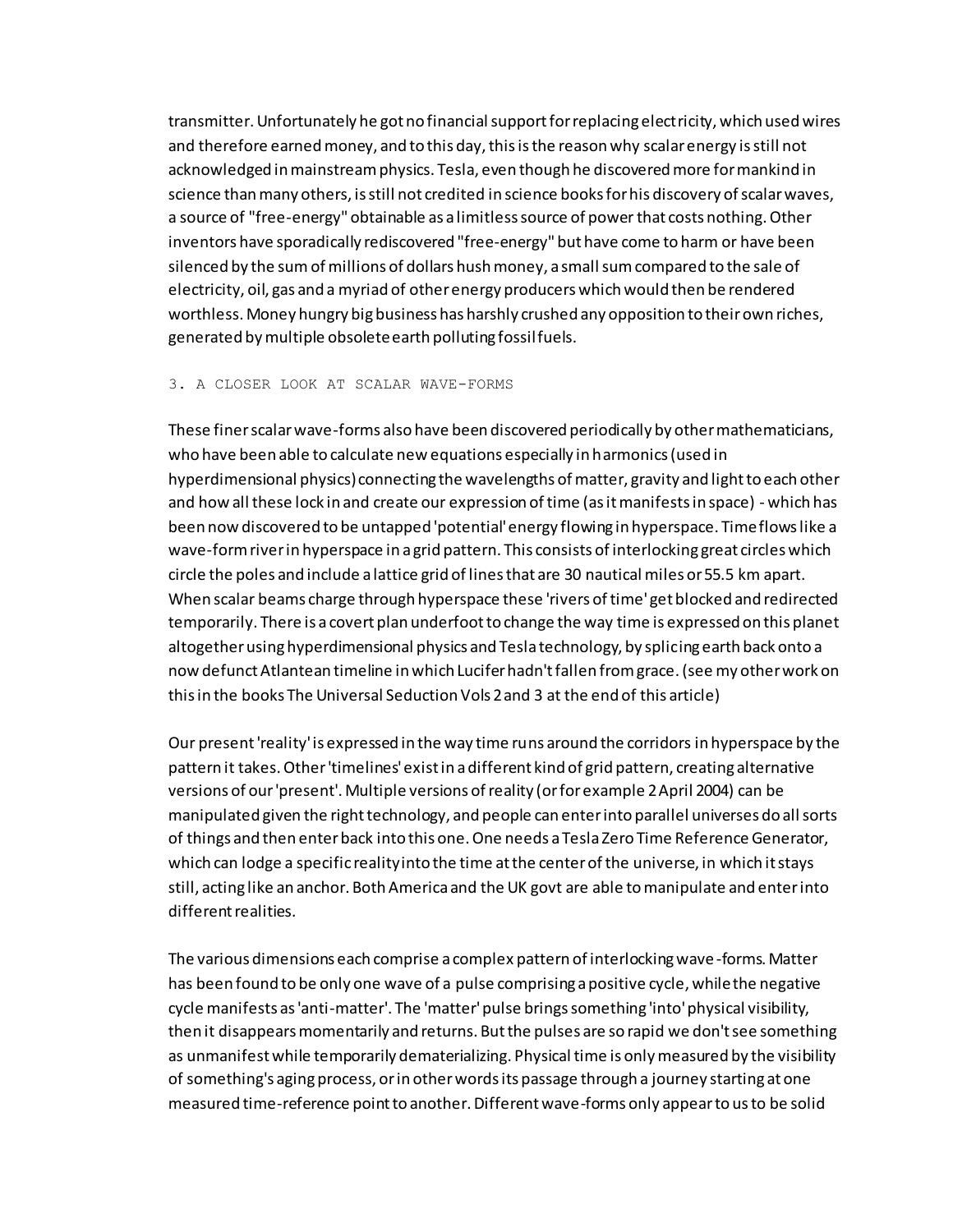because we are comprised of the same matter. If the frequencies governing the time between a matter pulse and an anti-matter pulse are shortened or lengthened with technology, time will go faster or slower in the surrounding space or what it effects. Therefore scalar waves belong to space-time in which anti-matter or hyperspace exists. Time can be altered by harnessed and directed scalar waves (including magnets which give off scalar waves which bend time) because they disrupt the pulse of matter and anti-matter and therefore the rate at which something normally passes through time with its usual smoothness. An experiment with scalar waves in USA once caused all the clocks and watches in the test neighborhood to go berserk for 4 days, until the flow of time resettled back to its normal flow and they returned as before. This was noted by Frank Golden.

Scalar 'potentials' can be created artificially and when focused into a weapon, can do major damage to an object's location in space-time. That which determines the object's natural pulse of matter and anti-matter cycle can become stressed when targeted by scalar waves made of artificial potentials, because they are almost always absorbed by the nucleus of an atom, not the electrons in orbit. Hyperspace can become warped temporarily, although space-time naturally curves around natural vortexes the earth has which form 'chakras' to absorb and release universal energies. These are opened and closed in natural cycles according to the positions of the sun and moon in relation to earth. Because scalar waves are finer than gamma waves they can pass through any physical substance undetected. However the damage inflicted can be so powerful that they can dislodge an object right out of time and space and cause it to temporarily disappear away from its normal movement in time. All objects move in time, and they will also move in space if a physical external force activates the object's own natural internal scalar waves to point in the direction it is sent to causing it to move from A to B depending on how much force is used. Or they are trapped motionless in space by the internal scalar energy within swirling around interlocking into a deadlock, (making it appear still) however the object still moves in time. A beam of scalar energy can cause the timeframe the object resides in to get warped, making it disappear into another reality.

## 4. HOW DO SCALAR WEAPONS WORK?

Particles which are unorganized in hyperspace (potentials) can be harnessed into recreating multiple frequencies of scalar waves and these can now be manufactured artificially and can include frequencies between infrared and ultraviolet. If a transmitter is at a higher reference 'potential' than the interference zone of 2 crossed scalar beams, energy emerges into the plasma 'bottle' which materializes physically and this is called 'exothermic' mode. This can cause explosions and can be 'nuclear like' if set at a high frequency. Even though no electromagnetic energy has flown through space between the transmitters and the target, and because it has bypassed physical space, the energy can suddenly appear faster than the speed of light and destroy something without warning. It is only as a locked in artificial potential that is a directed 'river of force' in hyperspace and it is entirely undetectable with conventional scientific equipment, which is where the danger lies. Nobody can ever know what the enemy is planning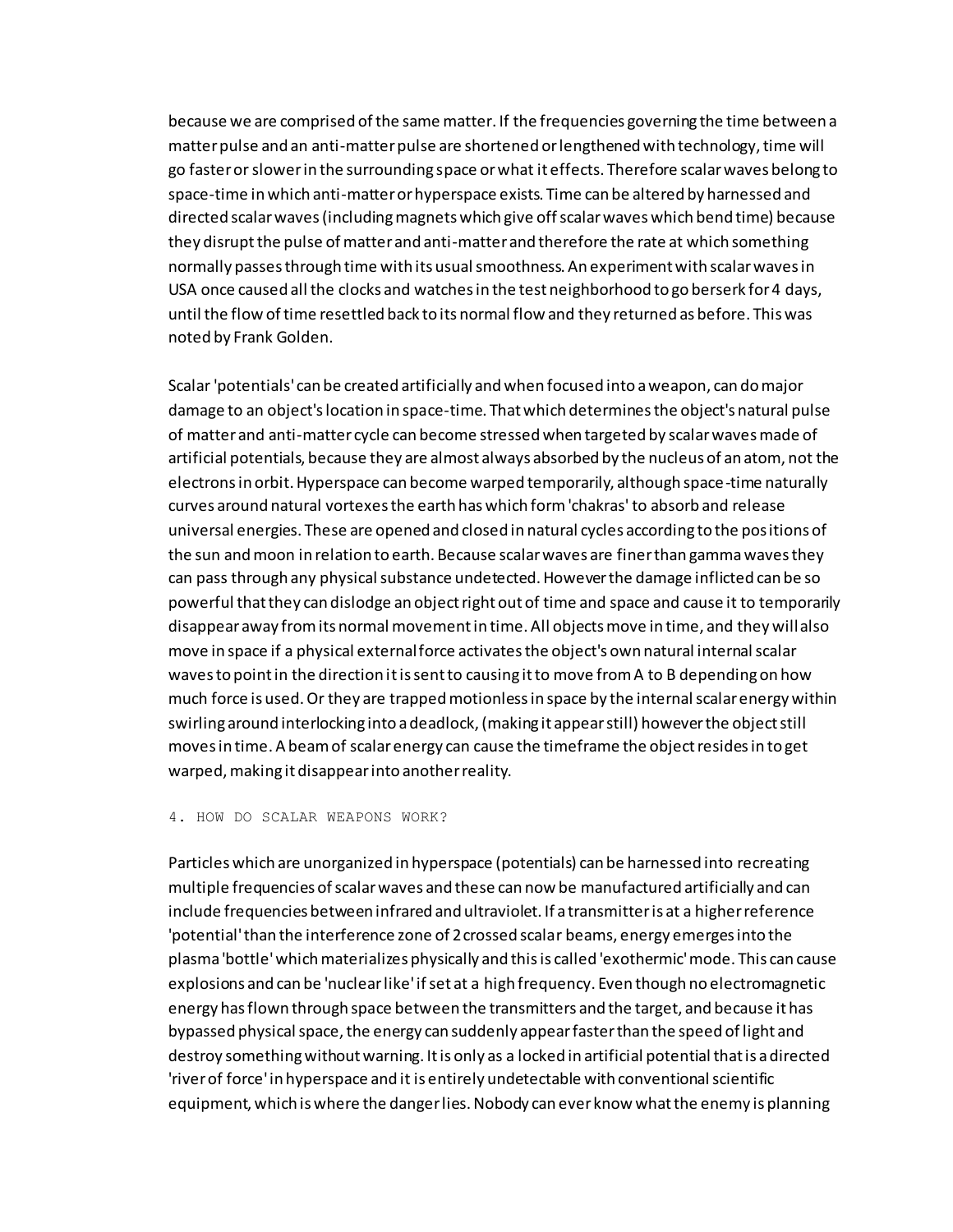or who their enemies are and because it never gets any press normal military personnel without this knowledge would never know what hit them, especially if it is scalar mind control. To extract energy back to the transmitters from the energy bottle of 2 crossed scalar beams the potential must be set at a lower mode and this is called 'endothermic' mode and as energy is extracted out of the 'bottle' area, a freezing will occur, possibly causing a thunderous sound.

When 2 transmitters send timed pulses, which meet, an explosion will occur which either produces energy or extracts it. If 2 crossed beams are in 'continuous' mode the energy between beams is continuous and Tesla globes and hemispheres can be made which act as a continuous shield to either destroy incoming weapons and aircraft entering it. If multiple frequencies are transmitted on the beams, at the intersection a 3 dimensional globe appears. This can be manipulated to have very high infolded energy with any desired light emission, shape, color or intensity. It can even cause metal to soften or melt. This 'bottle' of energy can be detonated inside the earth to create an earthquake or into a building to make a 'nuclear like' explosion. This 'bottle' can be moved anywhere on the planet or through it and made any size.

The Russians in 1985 once threatened the earth itself by activating their scalar weapons with multiple scalar transmitters turned on at once, endangering the survival of the entire planet. According to nuclear physicist Bearden, they conducted a massive, 'full up' scalar weapon systems and communications strategic exercise. During this sudden exercise American Frank Golden discovered the Russians activated 27 gigantic 'power taps', established by resonating the earth electrogravitationally on 54 powerful scalar frequencies (27 pairs where the two are separated from each other by 12 kHz.) transmitted into the earth and they utilized this to stimulate the earth into forced electrogravitational resonance on all 54 frequencies. Each of the 27 power taps extracted enormous energy from the molten core of the earth itself, and turning it into ordinary electrical power. Each giant tap is capable of powering 4 to 6 of the largest scalar EM howitzers possessed by Russia. Bearden writes: "Apparently over 100 giant scalar EM weapons were activated and a large number of command and control transmissions and it lasted several days. By alternating the potentials and loads of each of the two paired transmitters, electrical energy in enormous amounts can be extracted from the earth itself, fed by the 'giant cathode' that is the earth's molten core. Scalar EM command and control systems, including high data rate communications with underwater submarines, were also activated on a massive scale. The exercise went on for several days, as power taps were switched in and out, and command and control systems went up and down. Bearden claims not one American intelligence lab, or scientist detected this as they didn't have a detector for scalar EM radiation, and that not one officially believes that the exercise ever happened." However, it was monitored on an advanced, proprietary detection system by Frank Golden for several days and by Bearden for several hours. This exercise proved Brezhnev's 1972 statement that by 1985 the Soviets would be prepared to do as they wish, anywhere in the world. The Soviets are using unknown attributes of matter, phenomena and laws of nature by research covering the equivalent of 7-8 U.S. atom bomb projects back to back already. However both America and Russia are doing through the earth scalar beam transmissions and ever since then earth's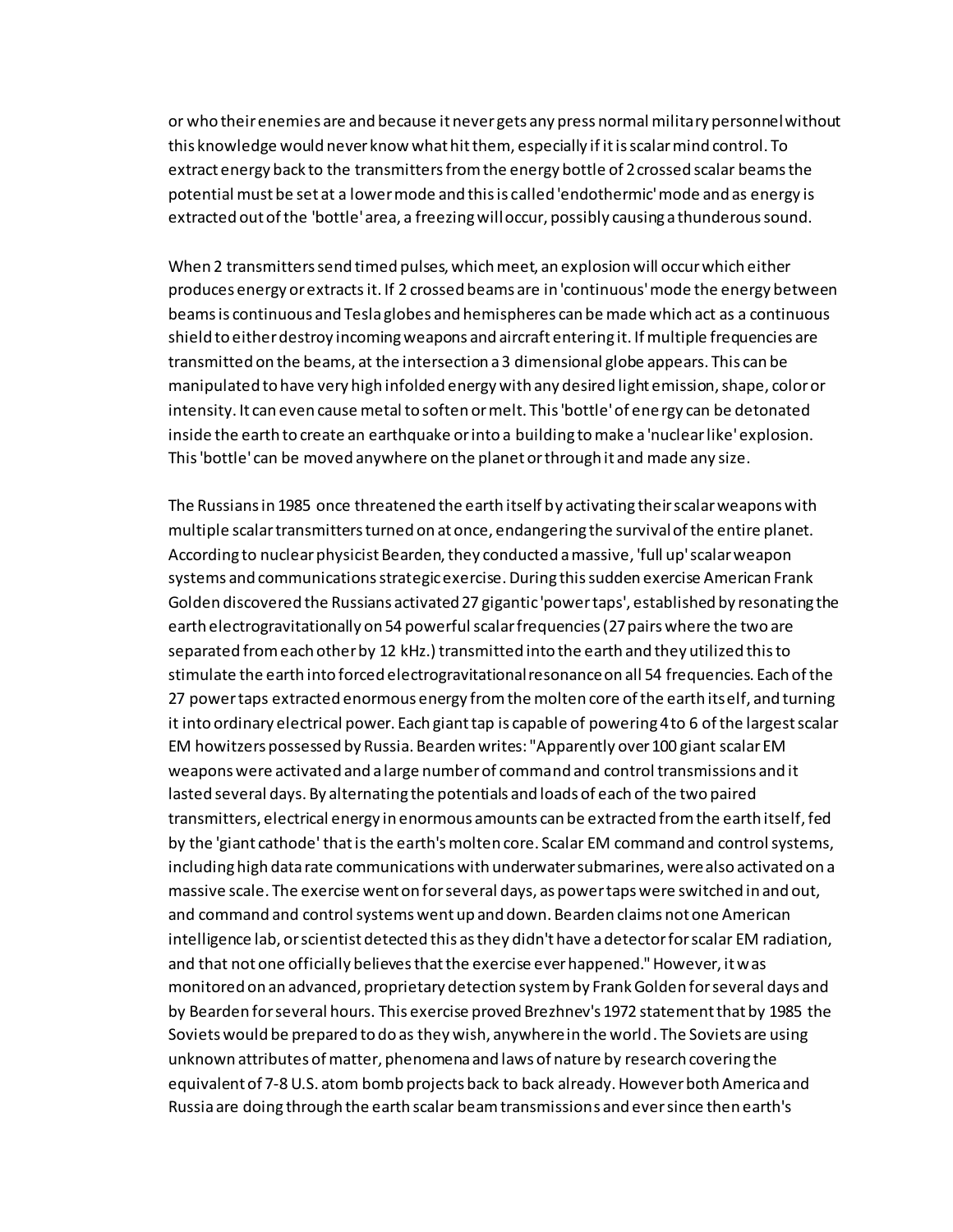internal dynamo has been affected. It suddenly experienced a sudden unexpected slowdown in rotation 1984. It has become like an unbalanced washing machine, wobbling as it spins. Scalar waves pass naturally between the center of the earth and the sun, and this coupled with multiple annual nuclear tests (which have been proven to disturb the ionosphere and magnetic field) the balance of the earth with the moon, may even cause the earth to flip, if the naturally produced scalar waves are diverted onto another course, which are keeping the earth spinning harmoniously.

#### 5. WHAT CAN SCALAR WEAPONS DO?

A Tesla shield protecting a military target could be made of three or more concentric shields, that would produce multiple electromagnetic pulse energy and severe heating of anything which enters it. These concentric Tesla shields can also clean up and sterilize any gamma radiation resulting from an explosion of a nuclear warhead. Nicola Tesla even in the 1920s could create a protective 3 dimensional 'shield' or 'dome' formed by 2 or more transmitters sending widened scalar beams linked together over a target in a hemisphere shape. Instead of causing the target to explode which narrow more intense crossed beams would, a wider more encompassing beam could form a large plasma shell outside something to be protected. This acted like an electrifying force field shaped like a dome, which could cause anything which entered it to have its technology dudded, (inoperative) make incoming aircraft pilots die by destroying their nervous system and/or make an incoming missile, aircraft or tank blow up.

Multiple layers could be nested made of different kinds of plasmas which would ensure nothing could penetrate a protected target's groundspace or airspace. The Russians can make a Tesla shield up to 200 miles wide. These large luminous plasma shields have been witnessed by sailors over the oceans from time to time, as various nations test their scalar weapons in secret. Tesla, as early as the 1920s created globes or bullets of plasma with crossed scalar beams sucking the energy out of the air space in a 'cold explosion' causing it to freeze, or sending extreme heat into it to burn as a very powerful laser beam. These powerful beams can also travel right through the earth and create an earthquake at the antipodes of the earth and Tesla also experimented doing this. Hyperspace flux energy (potentials) flows as waves in a sea of intense power in the next dimension unharnessed, however when energy is manufactured artificially it can be made into different modes e.g pulse mode, energy extraction mode or explosion mode. If 2 timed pulses meet, an explosion extraction makes a sharp cooling and all heated energy is extracted out of the air back to the transmitter. This can make everything and everyone frozen. It preserves machines and buildings but not people. If a burning energy is sent the target has a nuclear like 'detonation' because energy emerges to a target destroying the nucleus of the atoms. Multiple scalar wave modes and frequencies can also be blended together into one beam as well.

Tesla globes can be manipulated to be small or large in manifold kinds of energy frequencies and directed to a target by 2 or more far away scalar transmitters. Many intense frequency small globes can be directed towards multiple incoming targets, like cannonballs causing major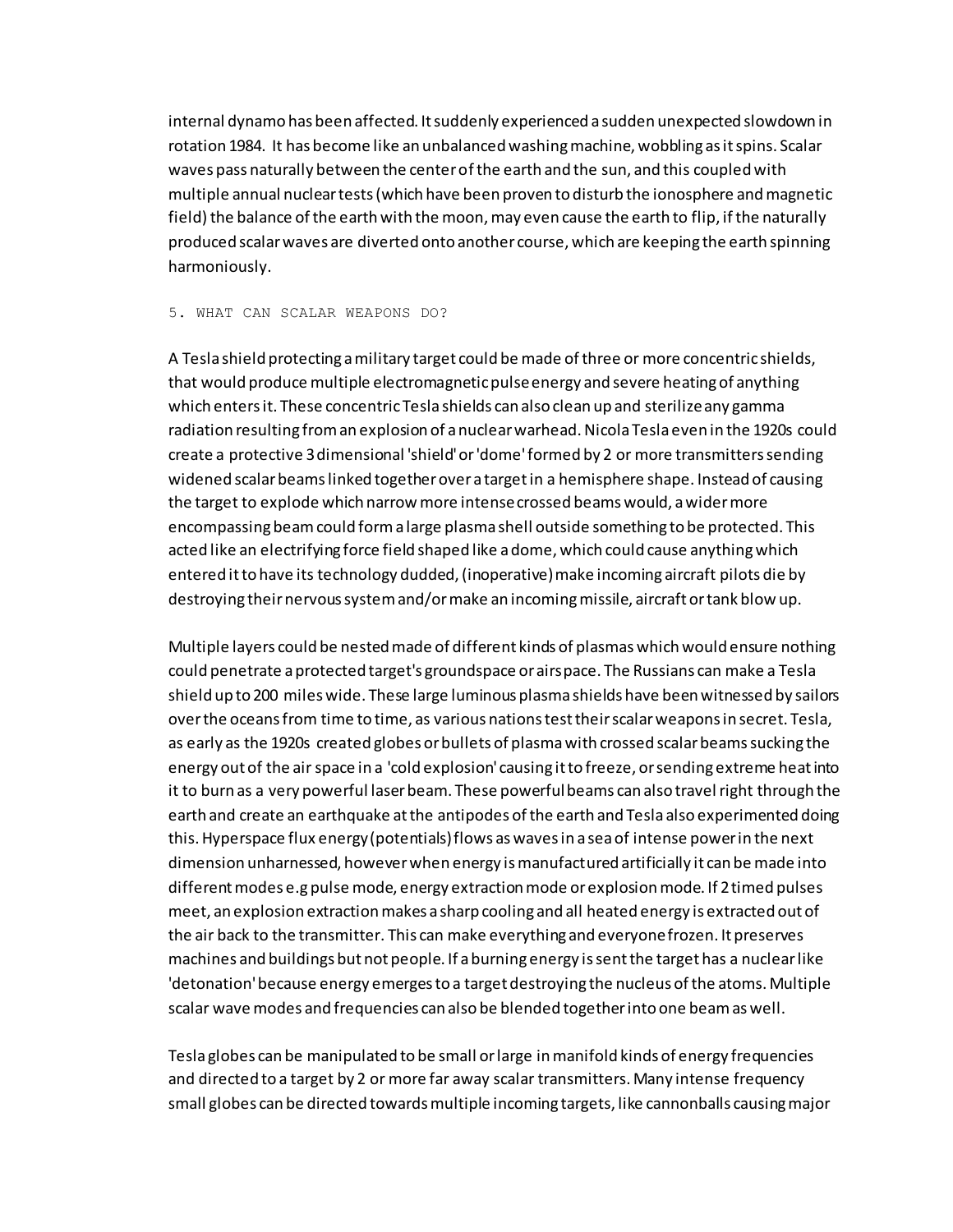explosions. Alternatively a larger less intense globe sent can cause the electrics to dud in a plane, helicopter or missile causing it to malfunction and crash land. This technology has been used many times to crash planes or helicopters by using a portable scalar bazooka carried by a hidden terrorist or soldier. The Vietnamese and Soviets used this technology in the Vietnam war against American aircraft. Many planes crashes with inexplicable causes can be traced to this. These Russian made portable bazookas were also used by the Serbs against American helicopters during the Bosnian war. The Soviets used scalar weapons against the Afghanistans during their war. One may wonder if this explains current American helicopter crashes in Afghanistan and Iraq.

**2.** Scalar waves can be used for impenetrable communication inside an ordinary carrier wave. Artificial potentials can be used for 2 way communication with submarines, aircraft and ships. Scalar waves can be used to tap into normal communications even when encrypted. They can even destroy the enemies equipment if they wish using lock-in mode to locate the source or just continue eavesdropping. radar invisibility can be done by putting multiple transmitters around something to make a spherical interference shell in the bandwidth of the searching radar. Nothing in the air is safe with scalar weapons or anything on the ground, because any building can be penetrated and the inside contents destroyed from either narrow or wide crossed beams. There is nowhere to hide. Scalar beams can be sent by aircraft or satellite or even from the government UFOs of Russia, Britain, Australia and America. They can be sent from the UFOs the Nazis developed secretly in Germany during WW2, and which were relocated to their underground bases in Antarctica and all over South America before the war ended.

## 6. SCALAR BEAMS AGAINST INDIVIDUALS

To totally destroy a person's nervous system and kill them instantaneously, a scalar weapon can be set on 'high intensity pulse mode'. This will destroy every living cell, bacteria and all germs so the body falls down like a limp rag, not even decaying in even 30-45 days. There is no living aspect left to decay. Entire groups of people can be killed this way even in a 50 mile radius on peak power. Scalar beams set on a lower power can render a person unconscious to be revived at a later date for interrogation. Crossed scalar beams can cover a whole range of targets from something right through the other side of the earth, to anything under the sea or ground. Not even metal will suffice to protect, as a metal softening mode can be deployed. Scalar beams can be put into X ray mode where a screen can show what is inside something, even under the sea and earth or inside buildings. This is called a remote viewing radar.

Anything in the sky can be instantly destroyed even from one country to another. All one country needs to destroy anything skybound in an enemy's country is to put 2 or more scalar transmitters forming a scalar wave-form interference grid whereby a shield is locked over a country in high intensity mode and this will cause anything which enters it to be destroyed. This can also destroy anything in the sea and detonate mines. The explosion shows up on the screen as a blossoming of the moving light on the square. The Russians mainly use their interference grids over the USA to control the weather moving hot or cold air where they can meet and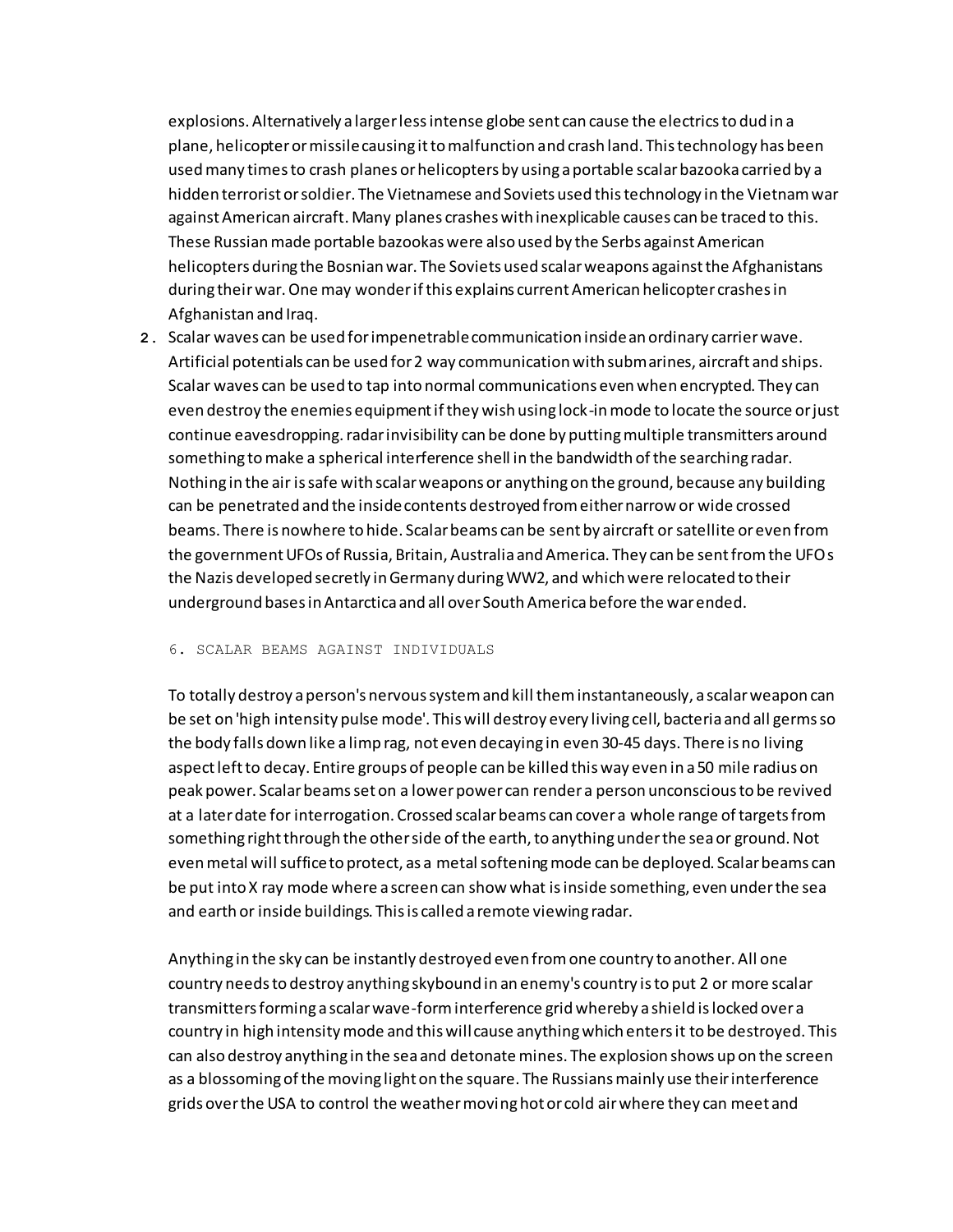create storms, hurricanes, torrential rain or droughts as they please. Earthquakes can be created along with volcanoes erupting according to Tom Bearden. Moisture can be brought from the ocean and sent overland and cold air from the north sent south. Violent thunderstorms can be created. He also claims since 1989 the Japanese Yazuka and Aum sects lease scalar interferometers from the Russians to do weather engineering over the USA.

However America can fight back with their own scalar weapons. One can silently down passenger planes as need be by sending low frequency scalar beam to make the engine fail, either from the interference grid squares or from even portable shoulder scalar weapon bazookas which can be targeted at helicopters or any aircraft above. Surface naval vessels can be attacked through their hulls as well as ocean bottom mines detonated. Any aircraft, or land vessels including tanks can be fitted with portable scalar weapons. Though tanks can easily be destroyed with them.

Tom Bearden claims that the Soviets and Americans have been silently downing each other's aircraft since the 1980s. Soviet made scalar weapons downed American aircraft in Vietnam. Right from when USA put up their first satellites the Russians have been shooting them down in cloaked Russian made UFO's with scalar and particle beam weapons. Between 1977 and 1982 Russia shot down many US satellites. At that time they wanted complete control over the skies and had put up killer satellites complete with beam weapons to target US satellites and even the space shuttles. It has been claimed by Tom Bearden that all the early space shuttles were shot down by the Russians and duplicate shuttles were landed from another base. There was a mad rush by the US govt to develop beam weapons to defend themselves against the Russians and they did this eventually shooting down a couple of the Russian made UFOs containing beam weapons. Revenge silently followed by passenger planes of each other's countrie s being targeted.

**3.** 7. SCALAR MIND CONTROL

In the early 1970's Hundreds of inmates at the Gunniston Facility of the Utah State Prison were subjected to scalar wave mind control. Inmates tried unsuccessfully to fight back in court. The University of Utah researched at that time how scalar waves could induce the mind into hearing voices, overriding and implanting thoughts into the mind, as well as reading the thoughts. They also developed eye implants. In 1998 scalar waves were used to test subliminal voices in the head in 2 Utah prisons. In Draper Prison, Utah a man called David Fratus in 1988 claimed voices in his inner ears were induced in him as clear as if listening to a set of stereo headphones. The mind control victims of US govt implants are also subjected to artificial voices in the head which are sent on scalar beam by satellite and and the HAARP transmitters and relayed to the GWEN Towers placed approximately every 200 miles across USA. Many of the messages relayed into these American mind control victims are said to come from aliens, with a 'message for mankind'. These 'alien messages' were first given to the prisoners in Utah and they all got the same messages.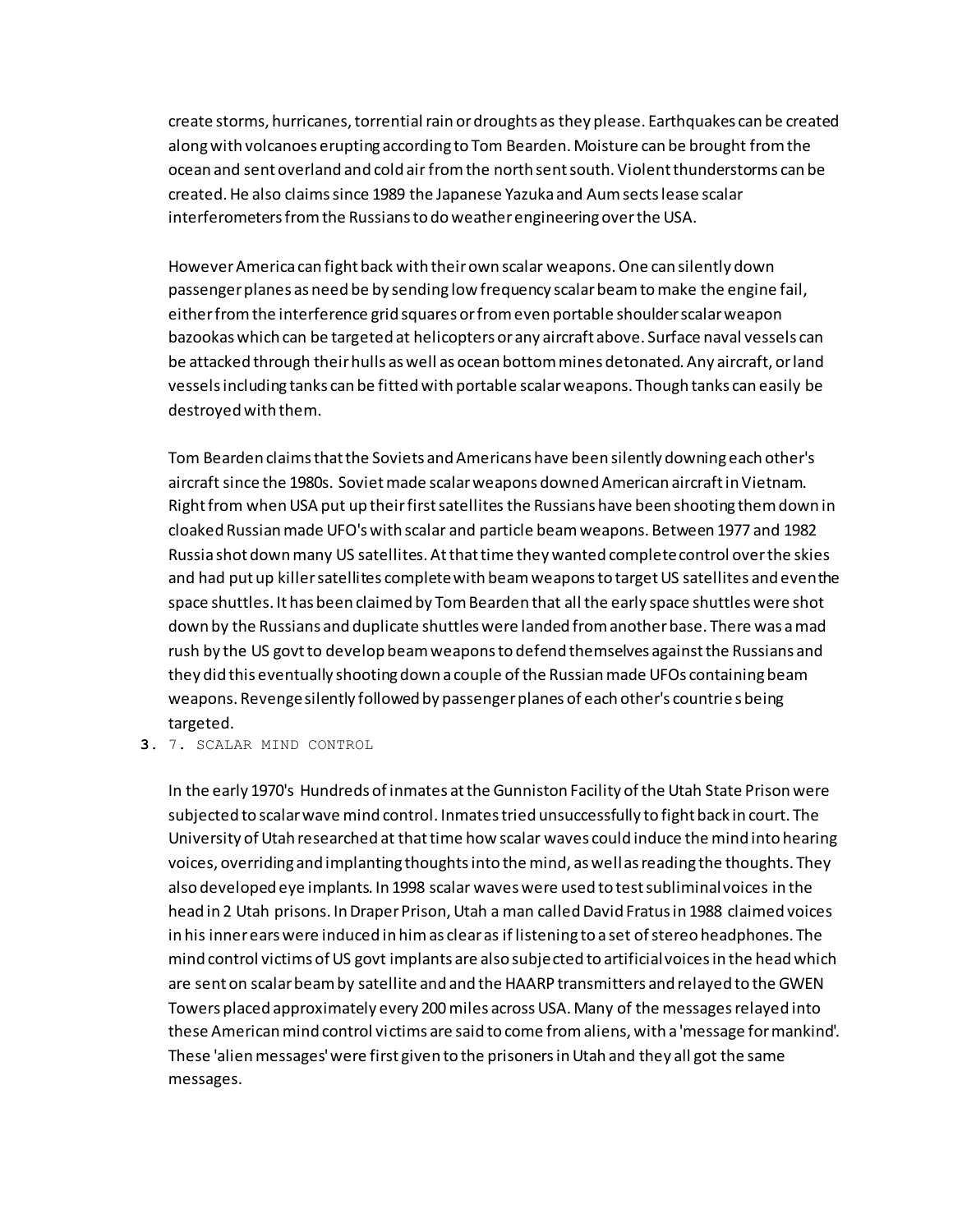The Russians, having a head start on decoding the brain can send subliminal messages by satellite over whole countries in their own languages, in scalar waves so subtle that the victims think they are their own thoughts occurring. They could make people think "God" is speaking to them and can also give a people suicidal thoughts. There is a suicide wavelength. The Russians and Israelis have been said to do this on mind control data websites. As well, the Americans have been using these subliminals to give 'voices in the head' messages (which includes to those with CIA or military controlled implants) that are supposedly from 'aliens' or "The Holy Spirit" to say e.g. the Second Coming will be here soon or earth needs to be evacuated and the person has been 'chosen'. Only certain people can pick this up according to whether they have implants (which relay messages into the head) or if they are natural telepathics. The mineral selenium when ingested beyond normal levels is said to increase the capacity to hear voices in the head. Though certain races have a higher hearing threshold and are able to pick up synthetic telepathy sent through the atmosphere more than others.

Russia's scalar transmitters are called "Woodpeckers" because of the woodpecker type tapping transmissions detected from them on the radio band. They have the technology to send subliminals right into a person's subconscious, bypassing the brain and could drastically influence the thoughts, vision, physical functioning, emotions and conscious state of a person by sending in subliminal signals even from a great distance. In the late 1960s the Soviets broke the genetic code of the human brain. It had 44 digits or less and employed 22 frequency bands across nearly the whole EM spectrum. But only 11 of the frequency bands were independent. The Soviets found they could make a person do something just by sending subliminals into the body, bypassing the ears.

Up to 16 of the Russian Woodpecker scalar transmitters have been observed to carry a common phase-locked 10 Hz modulation. 10 Hz is used to put people into a hypnotic state. The Russians can manipulate the moods of everyone in a 75 mile radius, with a circularly polarized antenna, and people's bodies have been shown to pick up the "new" mode of expression. Even "sleep" frequency will make everyone tired and fall asleep.

8. AMERICA'S 'NO CONTACT' MASS MIND CONTROLLING NETWORK

According to the book Project L.U.C.I.D by Texe Marrs, John St Clair Akwei claims that the US National Security Agency (NSA) has had the most advanced computers in the world since the 1960's. The Signals Intelligence (SIGINT) mission of the NSA uses scalar waves for blanket coverage of the USA and can wirelessly tap into any computer in the USA and read the contents. As well as track people by the electrical currents in their bodies, which emanates a particular 'signature frequency'. This is possible because everything in the environment gives off scalar waves at right angle rotations off the normal electromagnetic wave. These can be searched for and tracked and are not subject to constraints of time and space. A person's frequency can be stored on a supercomputer and this can be tracked anywhere.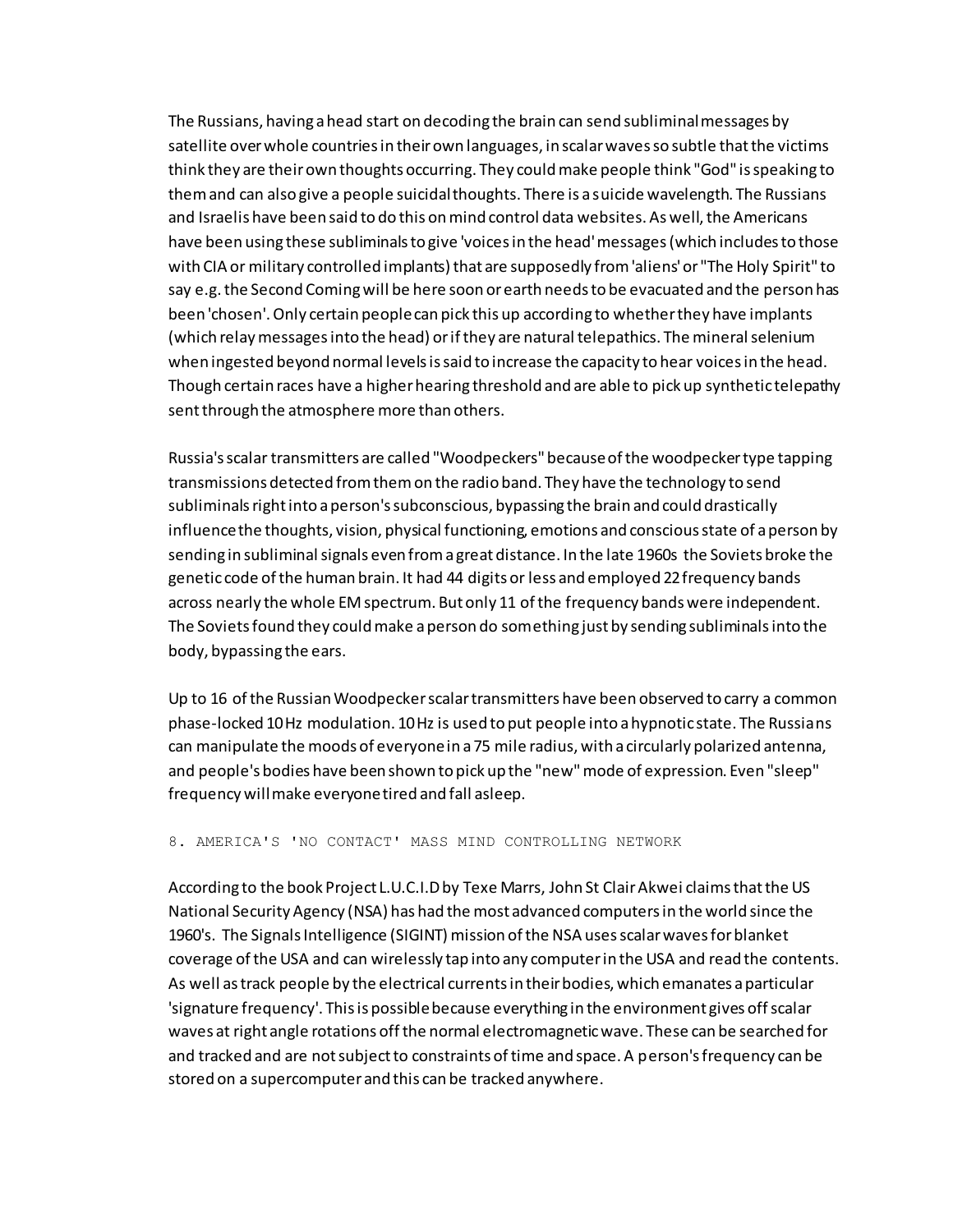**4.** They can be sent subliminal words sent in scalar waves which are so subtle that the person will think they are their own thoughts. Also NSA uses a secret program (developed since the MKULTRA mind control program of the 1950s) what is called "Radiation Intelligence". Scientific research from this is withheld from the public and there are international intelligence agreements to keep this technology secret. Using this technology the NSA records and decodes individual brain maps of hundreds of thousands of people for national security purposes. It is also used secretly by the military for a brain-to-computer link. Activity in the speech center of the brain can be translated into the subject's verbal thoughts and can also show up activity from their visual cortex on a video monitor. NSA operatives can see what the subject is seeing. Visual memory can also be seen and the NSA can place images directly into the visual cortex, bypassing the eyes and the optic nerves.

When a target sleeps secretly images can be installed into the brain during REM sleep for brainprogramming purposes. Speech, 3D sound, and subliminal audio can also be sent to the auditory cortex of the brain, bypassing the ears. This "Remote Neural Monitoring" (RNM) can completely alter a subjects perceptions, moods and motor control. Different brainwave frequencies are connected with various parts of the body and when the right frequency to activate a section of the body is sent a person is powerless to stop it. Pain can be induced in mind control victims this way by targeting a section of the body. This has been spoken of by many mind control victims, accompanied by 'voices in the head' by the operators cruelly asking if it hurt and all done remotely without any physical contact with the victim. There has been a SIGINT wireless scalar wave brain monitoring network in the US since the 1940s according to John St Clair Akwei. He tells us how it is done with digitally decoding the evoked 'potentials' (see first section for more on potentials) in the 30-50Hz, 5 milliwatt electromagnetic emissions from the brain. In these emissions spikes and patterns show as evoked potentials. "Every thought, reaction, motor command, auditory event and visual image in the brain has a corresponding "evoked potential" or set of "evoked potentials". These can be decoded into the current thoughts, images and sounds going on in a target's brain. When complexly coded signals are sent to a victim, bypassing the eyes, optic nerves and ears, the faint images appear as floating 2D screens in the brain. Auditory hallucinations can be induced, creating paranoid schizophrenia.

The frequency the brain areas respond to are from 3 Hz to 50 Hz. For each brain area these are used: Brain Area: Bioelectric Resonance Frequency: Information Induced Through Modulation. Motor control cortex: 10 Hz: Motor impulse coordination Auditory cortex: 15 Hz: Sound which bypasses the ears Visual cortex: 25 Hz: Images in the brain, bypassing the eyes Somasensory: 9 Hz: Phantom touch sense Thought center: 20Hz: Imposed subconscious thoughts Only the NSA modulates this signal band into evoked potentials or scalar carriers. There are about 100 people working 24 hrs a day for the NSA at Ft Meade on this "Remote Neural Monitoring" (RNM). John St Clair Akwei, after being harassed by this NSA technology brought a lawsuit against the NSA. During the lawsuit process he was harassed by 3D sound, and his associates were also harassed to keep him isolated. No action was taken against the NSA in the 1991 lawsuit. In 1967 an "internationally renowned scientist" and Christopher Hills, a pendulum expert, communicated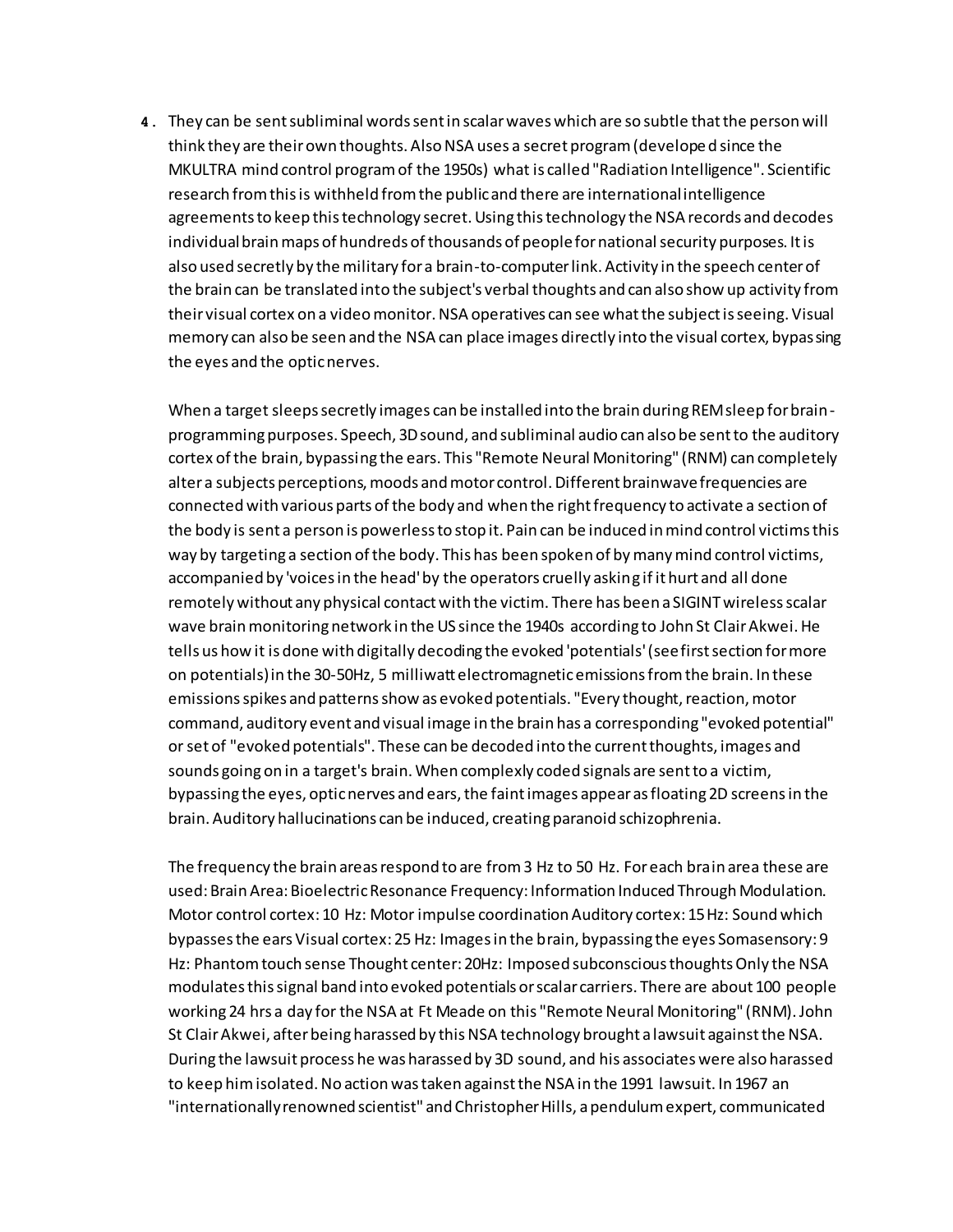with some ETs. (It is not known who the scientist was but at one time both Hills and Puharich were working with the medium Eileen Garrett and Puharich was communicating with ETs called The Nine.The same ETs that the Bilderberger group (comprised of world leaders and European royals) who control the affairs of the planet) This is what the ETs told Christopher Hills via pendulum:

In short, ETs communicated with us via modulated radio-waves, between 10,000 and 20,000 cycles below the known electromagnetic-spectrum. In the carrier-wave by amplitude modulation, mixed with frequency modulation. Single band energy, transmission power less than 25 watts. A naturally present wave on earth the brain modulated - a wave that resonates between the earth and the ionosphere. All humans influence the ionosphere in this manner. A reflecting technique involved. The brain modulation consisted of pulses, akin to those known from neuro pulses. Two humans can use this. Related to something akin to low frequency radar and to ultrasonic techniques but qualified. A mixed electro-acoustic wave function. The electromagnetic-wave induced an ultrasonic transduction in human tissue. The brain radiation has a sonic component to it as well as an electromagnetic component. Electromagneticradiation has a sonic component and it's dependent on the medium through which it travels. The scientist cut through months of work. Now HAARP is slicing up the ionosphere, the worldbrain, like a microwave knife, producing long tear incisions destroying the membrane which holds the reservoir of data accumulated by all earth's history. HAARP has already punched 360 x 30 miles holes in the ionosphere.

## 9. INDUCING DISEASES WITH SCALAR WAVES

Tom Bearden also writes that a more advanced form of scalar weapon is known as a 'quantum potential' weapon has been developed by US, Russia, China, Israel and possibly Brazil . These weapons mimic the signature or frequency of a disease by recreating them on scalar carriers. Also any disease can be imprinted onto our cellular system using frequencies ranging from ultraviolet to infrared. Whole populations can have new diseases and death induced as well as latent diseases being activated with quantum potential diseases in targeted areas. Manufactured symptoms of radiation poisoning, chemical poisoning, bacterial infection and even the effects of many kinds of drugs including hallucinogenic ones can be induced with these very subtle scalar waves which flow in hyperspace or the sea of ether. They become imbedded right into the immune system or etheric counterpart of the physical body.

On the www.freedomdomain.com site a man called Kaznacheyev found that the induction of diseases could be effected by the Woodpecker scalar transmitters in the near ultraviolet range. Experiments at the University of Marburg in West Germany duplicated these disease inducing scalar wave experiments in infrared. Dr Popp of West Germany, after analyzing the virtual photon master control system of the cells found that scalar virtual particle flux which determines the genetic blueprint pattern of the cells can be easily entered with scalar techniques to induce disease and cell disorder at will.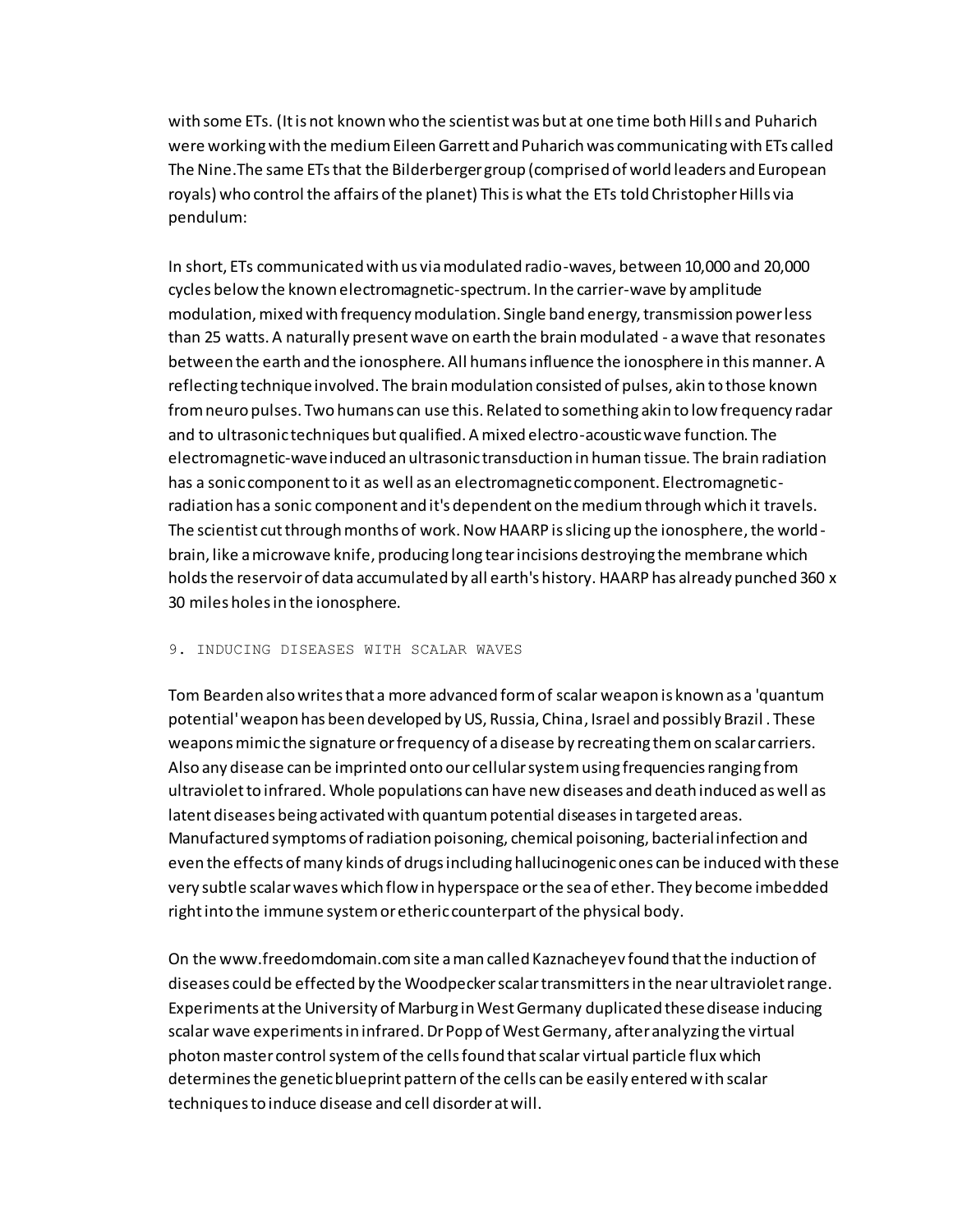# 10 . TESLA'S SCALAR WAVE TECHNOLOGY WAS SECRETLY CONTINUED BY RUSSIA AND THE NAZIS

While the American government rejected Tesla's energy without wires and left him penniless, Russia and Germany asked Tesla to work for them. He turned them down, but according to Preston Nichols he faked his death in 1943 and was spirited away to the UK. From then on it was a frenzied battle between the Soviets and Germany to develop scalar technology. Russia got a head start in learning how scalar waves can be drawn from hyperspace by sending an agent to seek out a man in Utah who built a machine for doing this Utah. A Soviet agent destroyed the device after learning how the machine operated.

The man, T H Moray learned about Tesla's 'sea of ether' and had made a scalar interferometer. Germany had developed anti-gravity technology in 1939 by back-engineering a crashed UFO. By WW2, they led the world in radar and infrared science as well as radar absorbing materials and radar cross section. Some leading western experts think they developed radar cross section beyond western levels today, but there is evidence of an alien alliance during the war so this may have been influential. The Germans were using time reversed waves, which caused a scalar wave to follow back and respond to the source of a received ordinary electromagnetic wave. During WW2 many of the best Nazi scientists escaped to a base they'd developed secretly in Antarctica, getting supplies from South Africa as well as to German communities in Argentina, Chile, Paraguay, Peru, Uruguay, and other Latin America countries. After the war Americans moved the remainder of the best Nazi scientists to US, with the Soviets, French and British taking the remainder to their countries. However the Soviets became angry at the Americans for taking first choice of Nazi scientific brains, so in 1946 they just cleaned out the majority of scientists and technicians back to the Soviet Union, about 275,000 men plus all their families from Soviet occupied eastern Germany. By the 1950 the Soviets had developed time-reversed waves. They has also forced the captured Germans to build them a fleet of anti-grav saucers complete with particle beam and scalar beam weapons. In Antarctica the Nazis had Tesla's "Death Ray", capable of sending a lethal beam even to the moon to create an incandescent spot, when aimed at it. Tesla devastated with his "Death Ray" - likened to a modern day particle beam weapon. According to Al Bielek the Russians have particle beam weapons which can shoot 1000 miles into space, and they use these to shoot down any UFO within 200 miles radius of their sky. The Americans also have many particle beam weapons and they too shoot down UFOs. There is apparently a war going on in space, and the Russians and Americans have secretly got together to fight it. It is unknown who the UFO occupants are, but the Nazi's in Antarctica are said to be invincible with their superweapons.

**5.**

11. IS THERE A SECRET WAR GOING IN THE SKIES?

Japan now has scalar weapons and has got together with Russia to develop them. In 1991, according to Harry Mason, Russian President Gorbechev offered to lease the Japanese the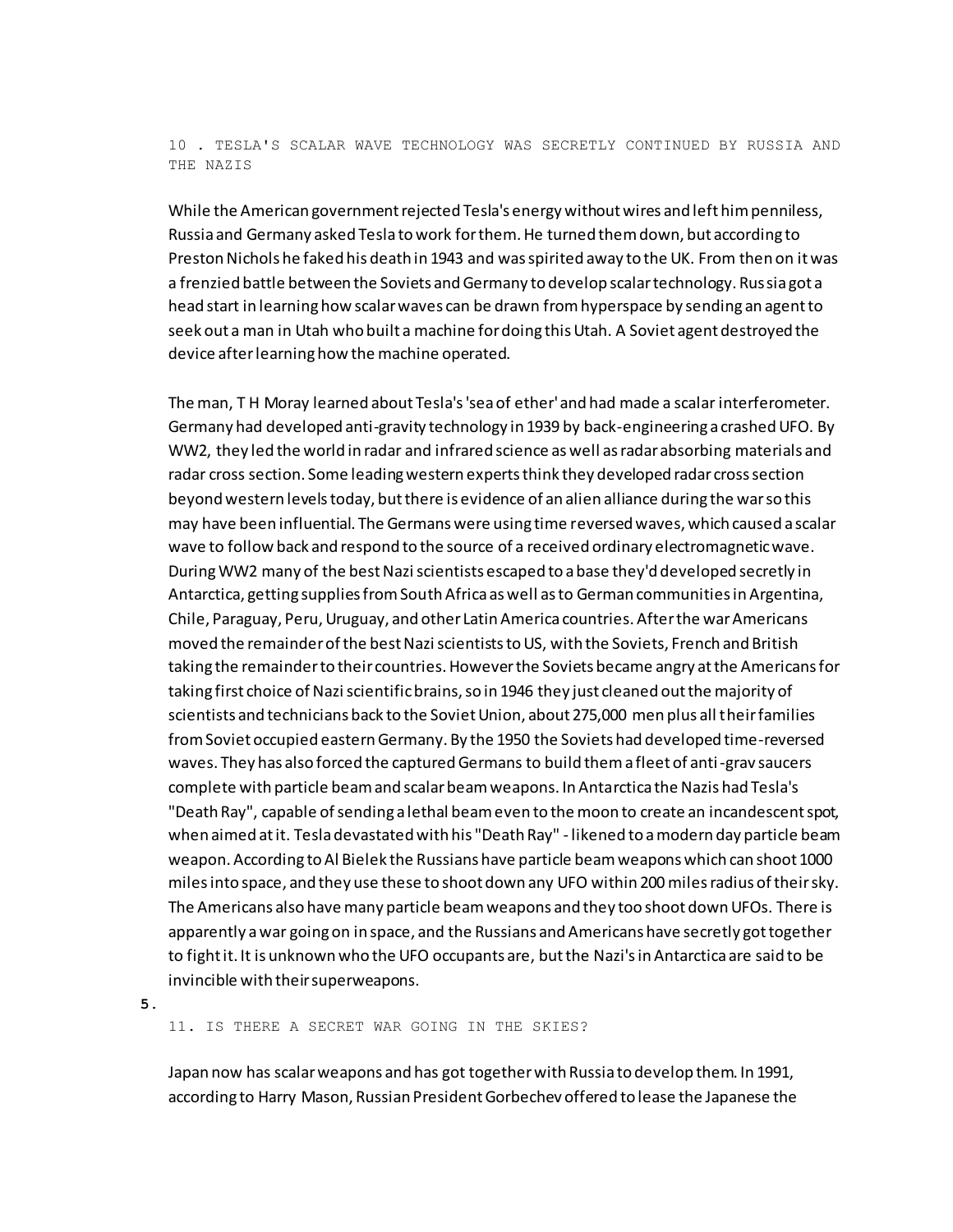super-secret intercontinental scalar weapons, capable of producing earthquakes for \$900 million, which they'd used in the Soviet Union since the 1960's. Tom Bearden also claims they leased them in 1989. A Joint Russian-Japanese university was set up to develop new weapons with Japanese microchips to overpower the US and jointly rule the world. After Tesla "died" in 1943, his papers were sent to a Tesla Museum in Yugoslavia, where the Japanese obtained the knowledge of Tesla technology. The scalar weapons were developed by a Japanese scientist an IQ higher than Einstein.They too, like the Americans tested their scalar weapons in the outback of Western Australia, possibly using a base in Antarctica in which to send scalar waves to their Australian transmitter to produce earthquakes and Tesla globes. The Japanese scalar scientists are tied up with various cults and feel that the Japanese emperor should rule the planet, as well as having a policy of exacting revenge on former enemies culminating in a "Final War" against the Christian west and Islamic world. It is the Japanese Aum sect and Yakuza mafia who are still leasing the Russian scalar transmitters and have steadily used them for weather engineering over America since the nineties for target practice. Bearden claims that the Japanese may be allowed by the Russians to down planes now and then. The Japanese cult members in their govt are also tied up with North Korean cult members. The Russians have been weather engineering over America since the 1960's using their interference grid to target specific areas.

#### 12. WHO ELSE IS CONTINUING TESLA'S SCALAR TECHNOLOGY?

Unlike Western universities, Eastern Europe and Russia have always included Tesla's scalar wave research openly in their curriculum and so they got a head start with multiple facilities built all over the Soviet Union to build scalar weapon transmitters starting from the 1950's. This was further hastened by making captured East German scientists work for the Soviets leading that country straight into the space age, giving them UFOs fitted with scalar and particle beam weapons. The UFOs even had cloaking technology. America, even though they had Nazi scientists working for them after the war at Area 51 on anti-gravity, didn't realize how advanced the Soviets had become with scalar technology until they found out they'd been secretly attacked during the 1950's undetected. In 1960 the Soviet premier Kruschev announced to the world, that they had "superweapons". In 1963 they deliberately destroyed a US atomic submarine undersea by Puerto Rico with scalar weapons. They next day over the Puerto Rico Trench the Soviets used scalar weapons in a different mode to produce a giant underwater explosion. US was defenseless against an unknown type of weapon. In 1965 the Great Sandy Desert in Western Australia was mapped out and chosen by the US govt to begin scalar weapons testing. Even though 'officially' Tesla's papers were kept by the FBI after he died and were labeled 'top secret', lest they get into the hands of the enemy, Tesla had passed all his knowledge and research onto a young American physicist 2 weeks before he died in 1943. The US military in Western Australia tested crossed scalar beams aimed into the ground to create earthquakes on a target map of squares and also created Tesla globes from crossed scalar beams in the sky. Pine Gap the secret underground American military base has 2 scalar transmitters and they also have at least another in Exmouth, N Western Australia. Other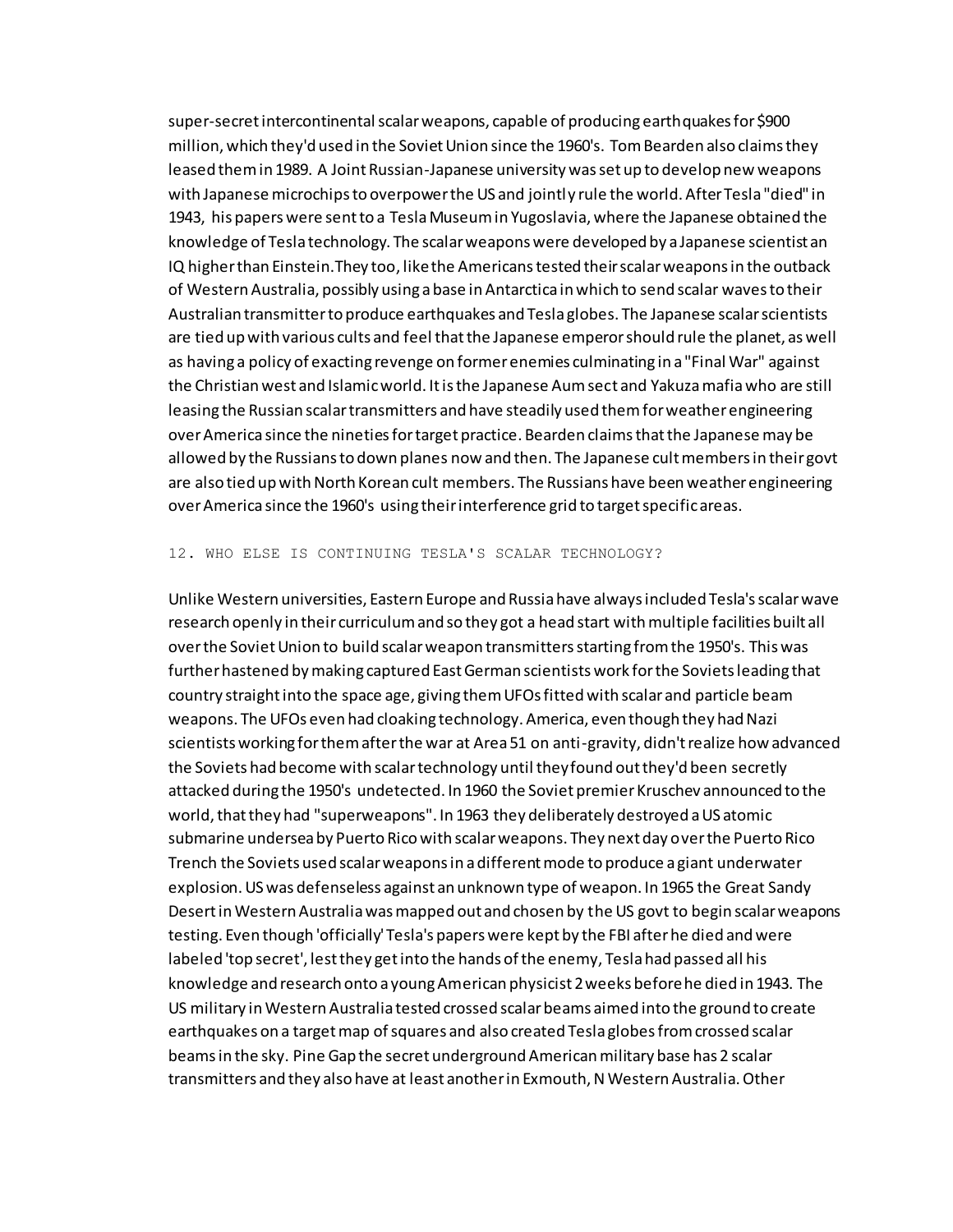American scalar transmitters besides various ones all over USA are at Alaska, Puerto Rico, Greenland, Norway and Antarctica.

- **6.** Though many countries have scalar weapons now, other countries could easily be a target of those with scalar weapons and never know what was the cause of their explosions, mind control or weather engineering. So of course more and more countries are getting the scalar technology needing it to defend themselves as well and this keeps getting passed on especially by the Russians. The other thing is one may know it is a scalar attack but have no idea who did it. The known countries which have scalar weapons are: America, Russia, France, Australia, Germany, Japan, China, Taiwan, South Africa, Israel, Brazil, UK and Argentina as well as various populations of Nazis still operating in Antarctica and all over South America. It is unknown how Brazilians got scalar weapons and quantum potential weapons, but the Brazilians have had alien technology for some time and also the Vatican has covert technology and has been said to have a base for this in Sth America for their secret space program. There is extensive coverage of Brazil's space program in my 40 page article "Scalar Weapons: Read it and Weep" in Vol 3 of the www.theuniversalseduction.com book series. This covers China and Japan's weapons as well as extensive coverage of Russia's attacks on America, especially the space shuttles and the technology of the Nazis in Antarctica. Others may have them such as Ukraine and Nth Korea but as yet no proof exists for these countries. Even in the alternative press not enough has been said about scalar weapons to the extent where normal conspiracy researchers and writers are as familiar with their dangers as they should be because even online they hardly get a mention on conspiracy sites. Yet they are probably the most life threatening thing on the planet.
- **7. 8.**

# FOR FURTHER INFORMATION ON THIS TOPIC:

http://www.theuniversalseduction.com

The Universal Seduction Vol 3: Scalar Weapons. Read It And Weep by Christi Verismo.

For more on America's use of Tesla technology and joint alien/US military underground bases in Australia, anti-gravity technology and use of time portals. The Universal Seduction Vol 2. Pine Gap, Australia's Area 51 by Christi Verismo.

The Lost Journals of Nicola Tesla by Tim Swartz and Mind Control by Tim Swartz in: The Universal Seduction Vol 1 and The Lost Journals of Nicola Tesla - HAARP - Chemtrails and the Secret of Alternative 4 http://www.members.tripod.com/uforeview/swartz.html

Secret Black Projects of the NWO by Tim Swartz. Abelard Productions. http://www.members.tripod.com/uforeview/swartz.html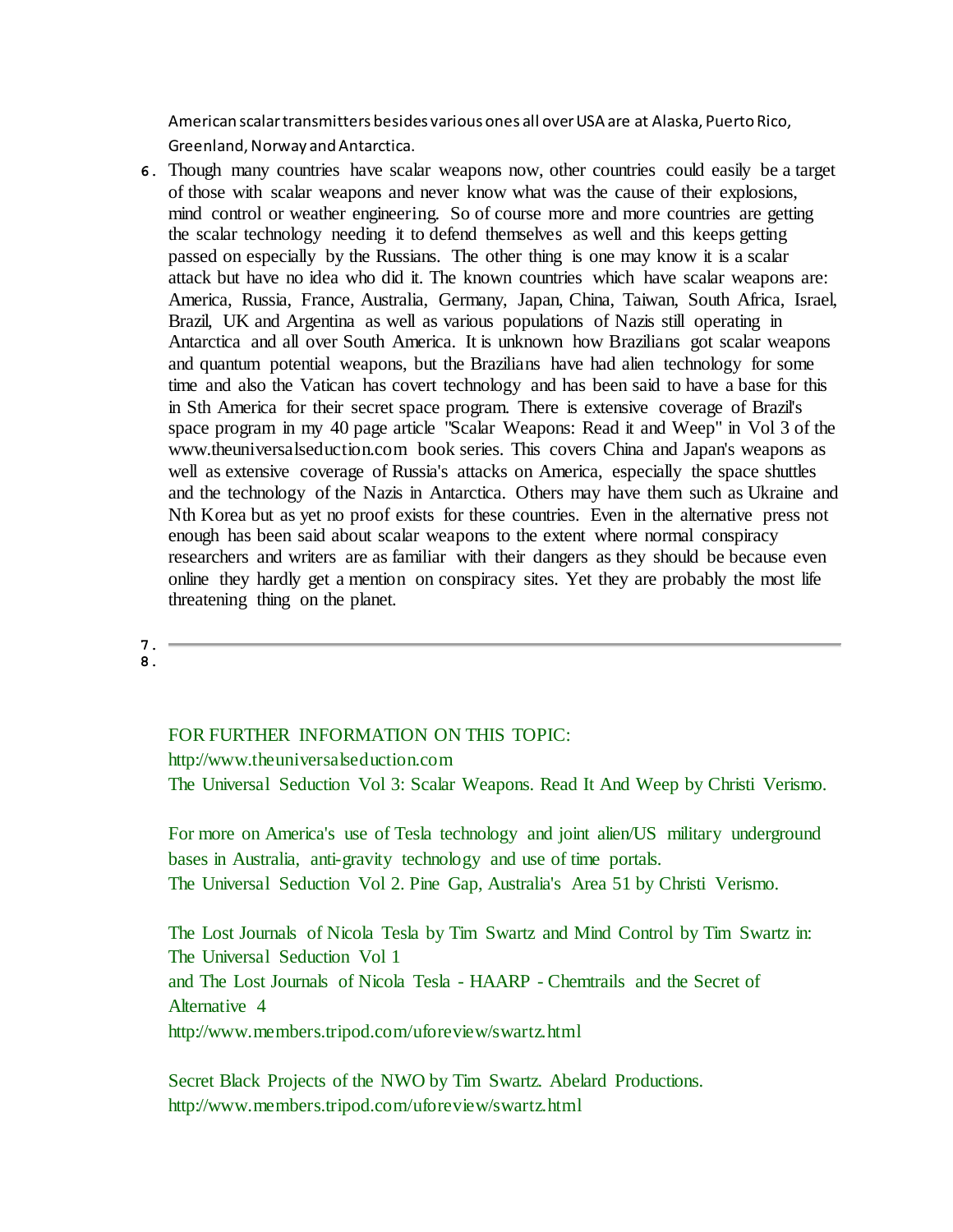About the Nazis in Antarctica: About the Nazis in Antarctica: Evil Agenda Of The Secret Government By Tim Swartz http://www.members.tripod.com/uforeview/swartz.html

Nikola Tesla: Journey to Mars - Are We Already There? By Sean Casteel http://www.members.tripod.com/uforeview/teslabooks.html

Nikola Tesla - Free Energy and the White Dove by Commander X http://www.members.tripod.com/uforeview/commanderx.html

Incredible Technologies of the New World Order: UFOs-Tesla-Area 51 by Commander X http://www.members.tripod.com/uforeview/commanderx.html

Tom Bearden's scalar weapon website, http://www.cheniere.org

The Historical Background of Scalar Weapons by Tom Bearden. http://www.geocities.com/Area51/Shadowlands/6583/project233.html

Tom Bearden on what the Russians have been doing since the late 1950's with scalar technology against the U.S. and numerous more examples of scalar attacks can be found at: http://www.earthchangestv.com/ufo/0209gandor.htm http://216.247.92.101/pub/bearden/examples.htm http://www.cheniere.org/correspondence/110502.htm

Scalar Wars: The Brave New World of Scalar Electromagnetics http://216.247.92.101/pub/bearden/scalar\_wars.htm

For the US and Japanese military testing of scalar weapons in Australia, see Harry Mason's 'Bright Skies': http://www.tmgnow.com.repository/secret/brightskies.html

For US scalar activity and joint alien underground bases in Australia: Fortress Australia: http://rumormillnews.com/FORTRESS\_AUSTRALIA.htm

For the true story of the Russians shooting down the space shuttles and the Russian UFO development:

Fire From The Sky: http://www.anomalous-images.com/text/files.html

For more on America's scalar technology: HAARP. the Ultimate Weapon of the Conspiracy by Jerry E Smith.